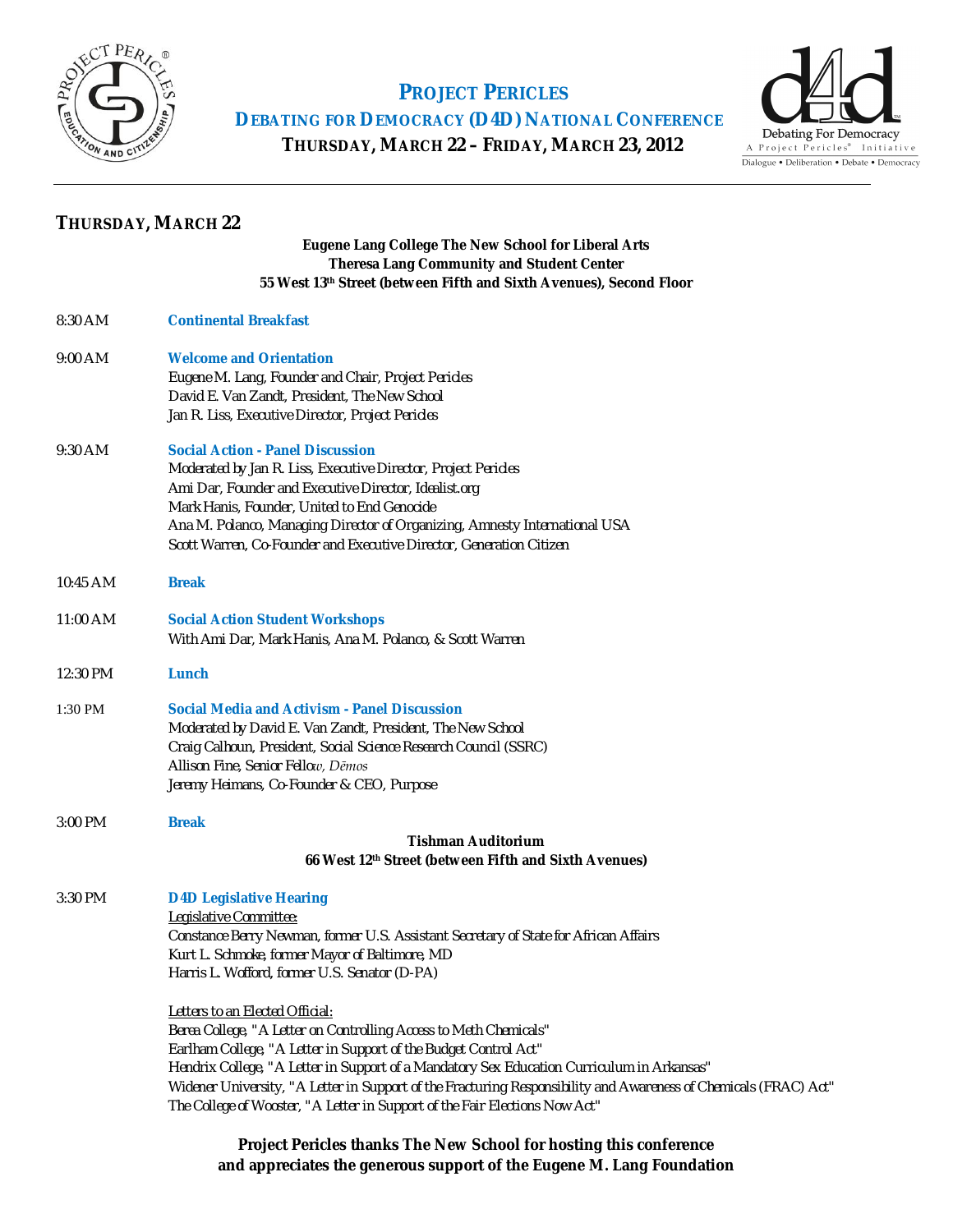

# **PROJECT PERICLES**

**DEBATING FOR DEMOCRACY (D4D) NATIONAL CONFERENCE**

**THURSDAY, MARCH 22 – FRIDAY, MARCH 23, 2012**



## **THURSDAY, MARCH 22**

#### **Wollman Hall 65 West 11th Street (between Fifth and Sixth Avenues), Fifth Floor**

| 6:00 PM                 | <b>Dinner and Keynote Address</b><br>Welcome, David E. Van Zandt, President, The New School                                                                                                         |
|-------------------------|-----------------------------------------------------------------------------------------------------------------------------------------------------------------------------------------------------|
|                         | Introduction, Stephanie P. Browner, Dean, Eugene Lang College The New School for Liberal Arts                                                                                                       |
|                         | Keynote Address, Carol Browner, Former Director of the White House Office of Energy and Climate Change<br>Policy, Obama Administration & Former Administrator of the EPA, Clinton Administration    |
| 8:00 PM                 | <b>Award Ceremony</b>                                                                                                                                                                               |
|                         | Presentation of Periclean Service Award to Richard Ekman, President, Council of Independent Colleges, by<br>Eugene M. Lang, Founder & Chair, Project Pericles                                       |
|                         | Presentation of Award for Letter to an Elected Official by Harris L. Wofford                                                                                                                        |
| 8:30 PM                 | <b>Adjourn</b>                                                                                                                                                                                      |
| <b>FRIDAY, MARCH 23</b> |                                                                                                                                                                                                     |
|                         | <b>Theresa Lang Community and Student Center</b><br>55 West 13th Street (between Fifth and Sixth Avenues), Second Floor                                                                             |
| 8:00 AM                 | <b>Continental Breakfast</b>                                                                                                                                                                        |
| 8:30 AM                 | <b>Federal Budget Simulation Game</b>                                                                                                                                                               |
|                         | Presented by Jennifer C. Olmsted, Periclean Faculty Leader, Associate Professor & Chair, Economics Department,<br><b>Drew University</b>                                                            |
|                         | Garret Batten, Assistant Director, Project Pericles                                                                                                                                                 |
| 9:00 AM                 | <b>Student Workshop: Federal Budget Simulation Game</b>                                                                                                                                             |
| 10:30 AM                | <b>Break</b>                                                                                                                                                                                        |
| 10:45 AM                | Income Inequality, Regulatory Reform, and Civic Participation - Panel Discussion                                                                                                                    |
|                         | Moderated by Stephanie P. Browner, Dean, Eugene Lang College The New School for Liberal Arts<br>Jeffrey Clements, Author of "Corporations Are Not People"; General Counsel, FreeSpeechForPeople.org |
|                         | Eli Lederman, Author of "HIGH FINANCE - a Wall Street Novel"                                                                                                                                        |
| 12:15 PM                | <b>Break</b>                                                                                                                                                                                        |
| 12:25 PM                | The Role of Non-Profits in Our Democracy - Lunchtime Discussion                                                                                                                                     |
|                         | Moderated by Judy Mejia, Director of Civic Engagement and Social Justice and Project Pericles Program Director,<br>Eugene Lang College The New School for Liberal Arts                              |
|                         | Thierry Cazeau, Executive Director, "I Have A Dream" Foundation - NY Metro Area                                                                                                                     |
|                         | Sean Gallagher, Assistant Superintendent of Turnaround Public Schools, Democracy Prep Public Schools<br>Mo George, Public Housing Director, Community Voices Heard                                  |
|                         | Hanna Griff-Sleven, Director of Family History Center & Cultural Programs,                                                                                                                          |
|                         | Museum at Eldridge Street/A Landmark Synagogue Story                                                                                                                                                |
|                         | Danielle Moss Lee, President & CEO, Harlem Educational Activities Fund<br>Rev. Vivian Nixon, Executive Director, College and Community Fellowship                                                   |
| 1:45 PM                 | <b>Conference Wrap-up</b>                                                                                                                                                                           |
|                         | Jan R. Liss, Executive Director, Project Pericles                                                                                                                                                   |
| 2:00 PM                 | <b>Student Visits to Non-Profit Organizations</b>                                                                                                                                                   |